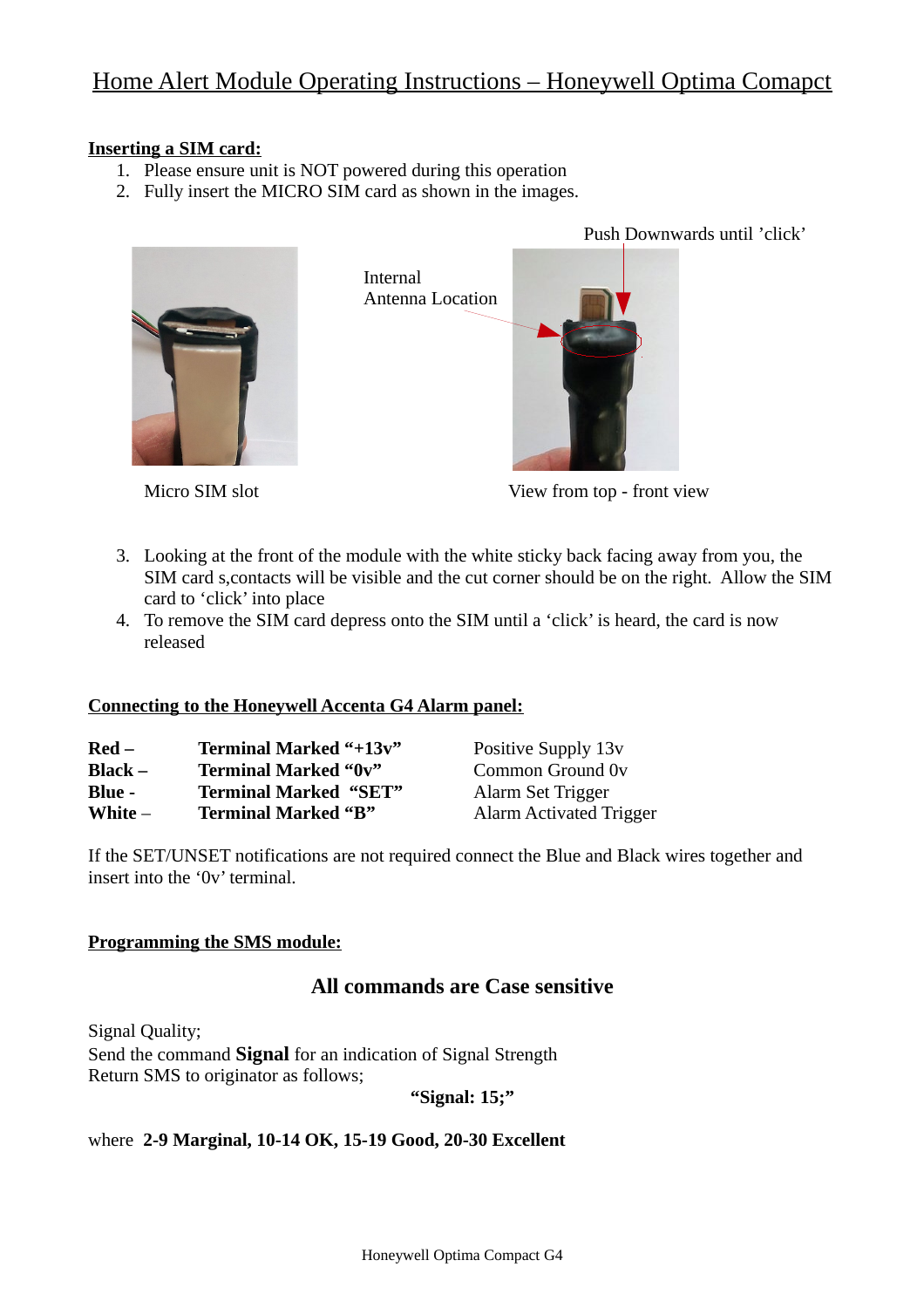### **To program the response numbers once a trigger occurs;**

Send the command **SMS1=012345678910** Confirmation SMS to originator as follows: **"ACK SMS1=012345678910"**

To program further SMS numbers use SMS2, SMS3, SMS4, SMS5

### **To check the numbers programmed in the module from SMS1 to SMS5;**

Send the command **Status** Confirmation SMS to originator as follows:

**"SMS1=12345678 SMS2=23456789 SMS3=34567891 SMS4=45678912 SMS5=56789123"**

#### **To Delete an incorrect or obsolete number;**

Send the command **SMS1=** Confirmation SMS to originator as follows:

**"ACK SMS1="**

Additionally numbers can also be overwritten

#### **SMS Triggering conditions:**

In the event the alarm is activated. The alarm will trigger the SMS device and it will then send the SMS message **"Alarm Activated"** to all 5 SMS numbers.

When the Alarm System is SET. The alarm will trigger the SMS device and it will send the SMS message **"System Set"**.

When the Alarm System is UNSET. The alarm will trigger the SMS device and it will send the SMS message **"System Unset"**.

# **The minimum time between device triggers is 45 secs.**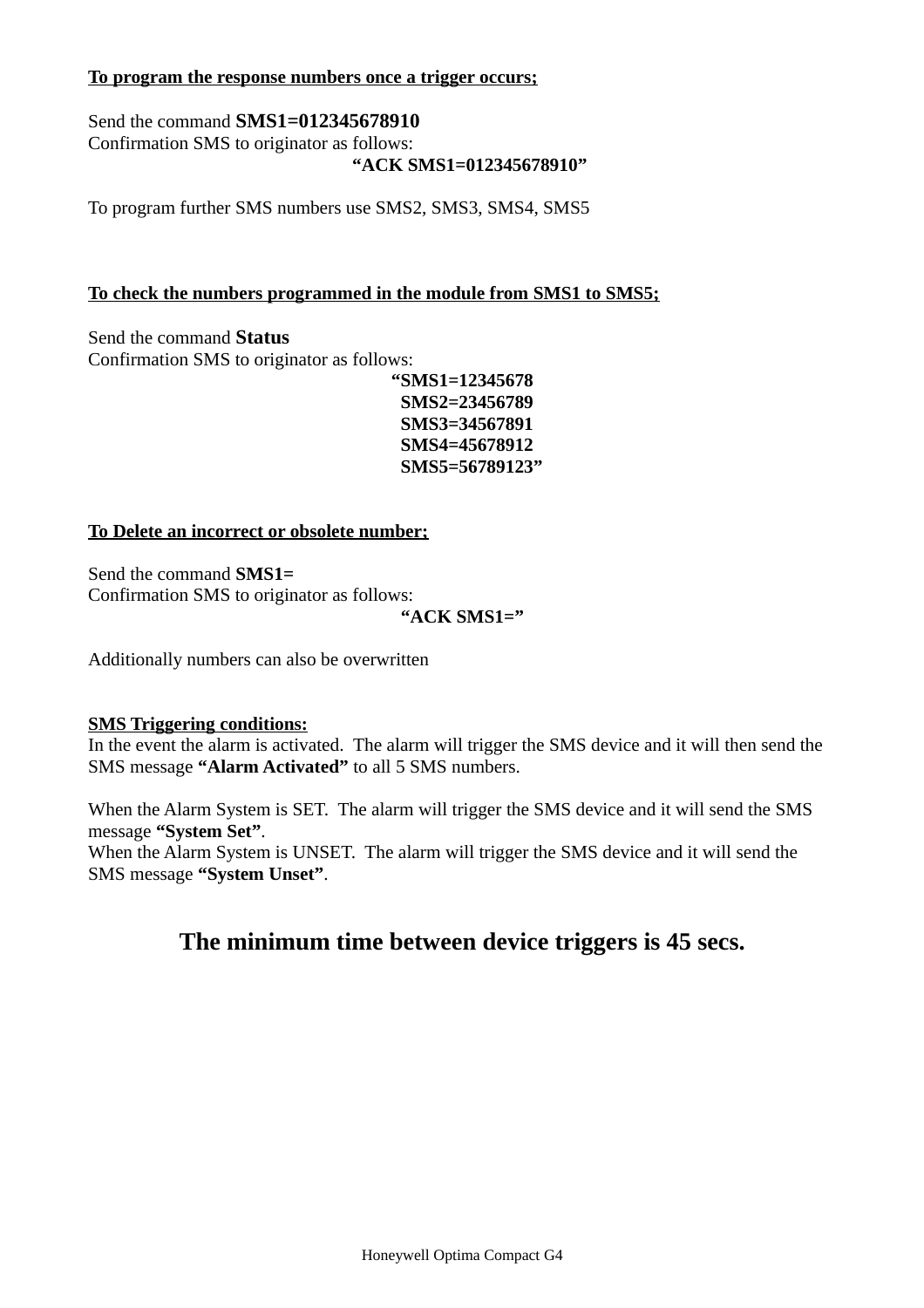## **Technical Specification:**

- Operating voltage 4.5v 25v Max (model dependant)
- Trigger input 9-14v Max (model dependant)
- Constant Current Consumption >10mA up to 70mA when sending SMS messages.
- Time between triggers > 30 secs
- Quad Band GSM module built in antenna
- Complete with 40cm of connection cable
- Size  $7cm(L) \times 2.5cm(W) \times 1cm(D)$
- Module is not water resistant

# **Install Overview**

Honeywell Optima Compact G4 control Panel